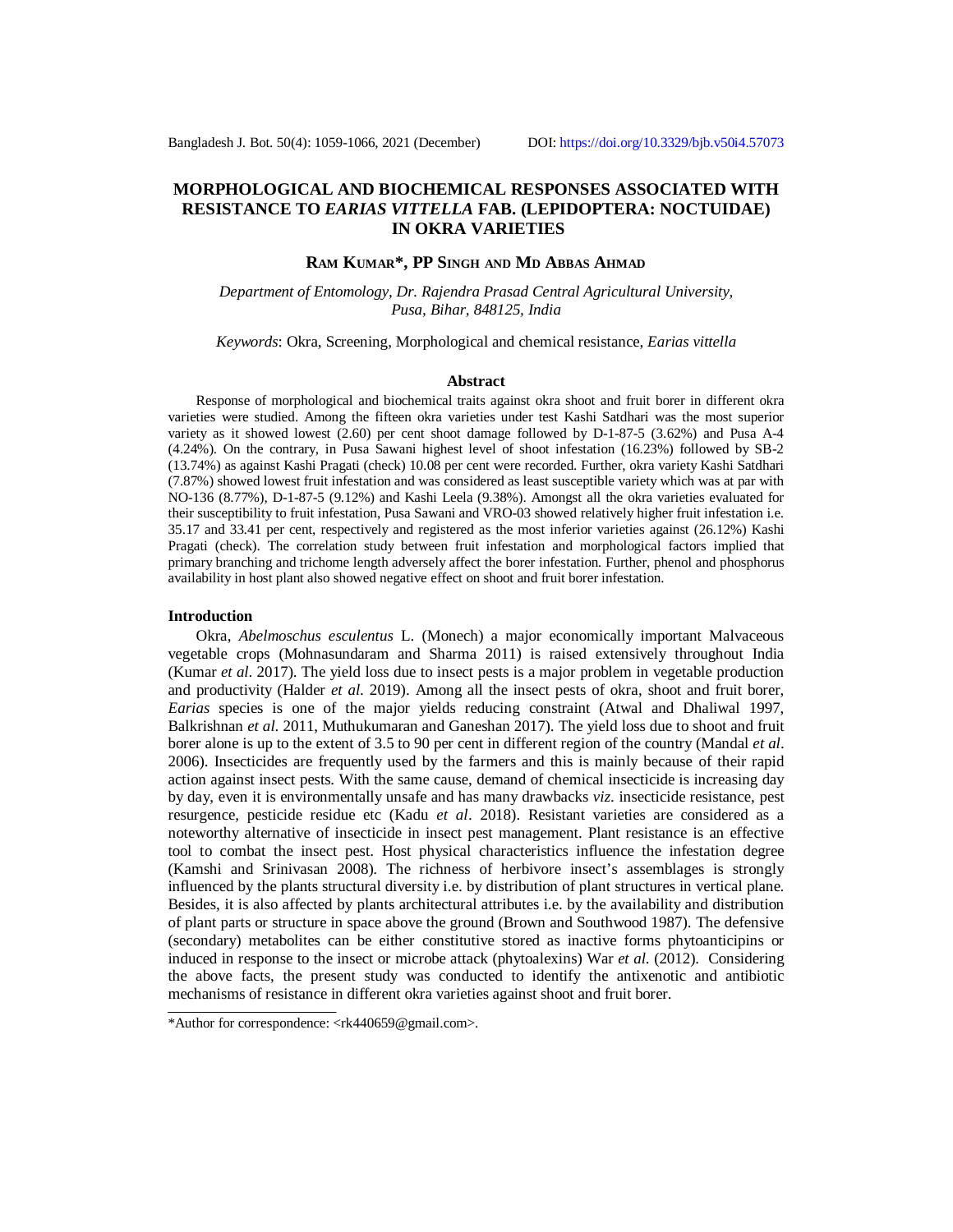### **Materials and Methods**

Thirteen okra varieties *viz*. Pusa Makhmali, SB-8, Kashi Lalima, Pusa Sawani, SB-2, VRO-03, D-1-87-5, Azad Bhendi-1, NO-136, Kashi Satdhari, Kashi Leela, Pusa-A-4 and Kashi Pragati (susceptible check) were made available by Indian Institute of Vegetable Research, Varanasi and two hybrids, Masina-1 and Ankur-41 were collected from local market. All the varieties collected were used for screening purpose against okra shoot and fruit borer under natural infestation conditions. The site of experimentation was Research Farm of Tirhut College of Agriculture, Dholi, Muzaffarpur, Bihar. The experiment was laid out in RBD with three replications, during kharif 2018 and 2019. Size of the plot was 6 m<sup>2</sup> with spacing of  $50 \times 20$  cm. The material under the experiment was raised as per recommended agronomic practices except pesticide application.

Shoot infestation was calculated on number basis by using the method adopted by Kassi *et al*. (2017). Fruit infestation was estimated on weight basis by sorting out infested and healthy fruits and weight of infested as well as total harvested fruits were recorded. Further, the extent of per cent fruit damage was worked out on weight basis by using the formula proposed by Anand *et al*. 2014. Finally the relative degrees of resistance to key pest i.e. shoot and fruit borer was judged on the basis of shoot and fruit infestation in each variety by adopting the procedure of Kumbhar *et al*. (1991). The total phenol, flavonoids and tannin in plant samples were estimated by using the procedure of Singleton and Rossi (1965) Quettier *et al*. (2000) and Attarde *et al*. (2010), respectively with some modifications. Moreover, total P in plant samples was determined by vanadomolybdate-phosphoric yellow colour using Calorimetric method Olsen *et al*. (1954) while, total potassium was determined by using Flame photometer method (Jackson 1973) and expressed in terms of optical density (OD) values.

Morphological characters *viz*. trichome density on mature fruits and tender leaves (mid vein, side vein and lamina) were counted under binocular microscope by selecting three top leaves each from randomly selected five plants after 60 days after sowing. Trichome length was measured by using an ocular micrometer under stereo-microscope by following the procedure of Ramalho *et al*. (1984).

Fruit length (cm), fruit width (cm), primary branches per plant and plant height (cm) were evaluated according to distinctiveness Uniformity Stability guidelines descriptors (IPGRI 1991 or UPOV 2006). Upper fruit angle (degree) with respect to plant stem was measured with the help of a protractor for ten fruits in each treatment. Fruit yield per plant (g) was determined by harvesting physiologically mature fruits from ten tagged plants in each treatment and weighed using an electronic balance at each picking and finally average was worked out. Moisture per cent in leaves was determined by taking three samples each of 50 g leaves from top portions of randomly selected plants of each plot. To assess the number of seeds per fruit, ten mature fruits were plucked randomly from each treatment and carried to the laboratory. A slit was made on the fruit to remove the seed outside and counted manually.

### **Results and Discussion**

The shoot infestation inflicted by *E. vittella* varied significantly among the okra varieties under test  $(P \le 0.05)$  Table 1. Ultimately, the *E. vittella* infestation preference to shoot varied among the okra varieties which can be ranked from the maximum to minimum as: Pusa Sawani> SB – 2> VRO – 03> Ankur – 41> SB – 8 > Kashi Pragati > Pusa Makhamali > Masina – 1> Azad Bhindi – 1> Kashi Lalima> Kashi Leela> NO – 136> Pusa-A-4> D-1-87-5> Kashi Satdhari. The okra varieties Kashi Satdhari (2.60%) showed the lowest shoot infestation followed by D-1-87-5 (3.62%) and Pusa A-4 (4.24%). However, among the varieties evaluated, Pusa Sawani showed the highest level of shoot infestation (16.23%) and found to suffer most, followed by SB-2 (13.74%)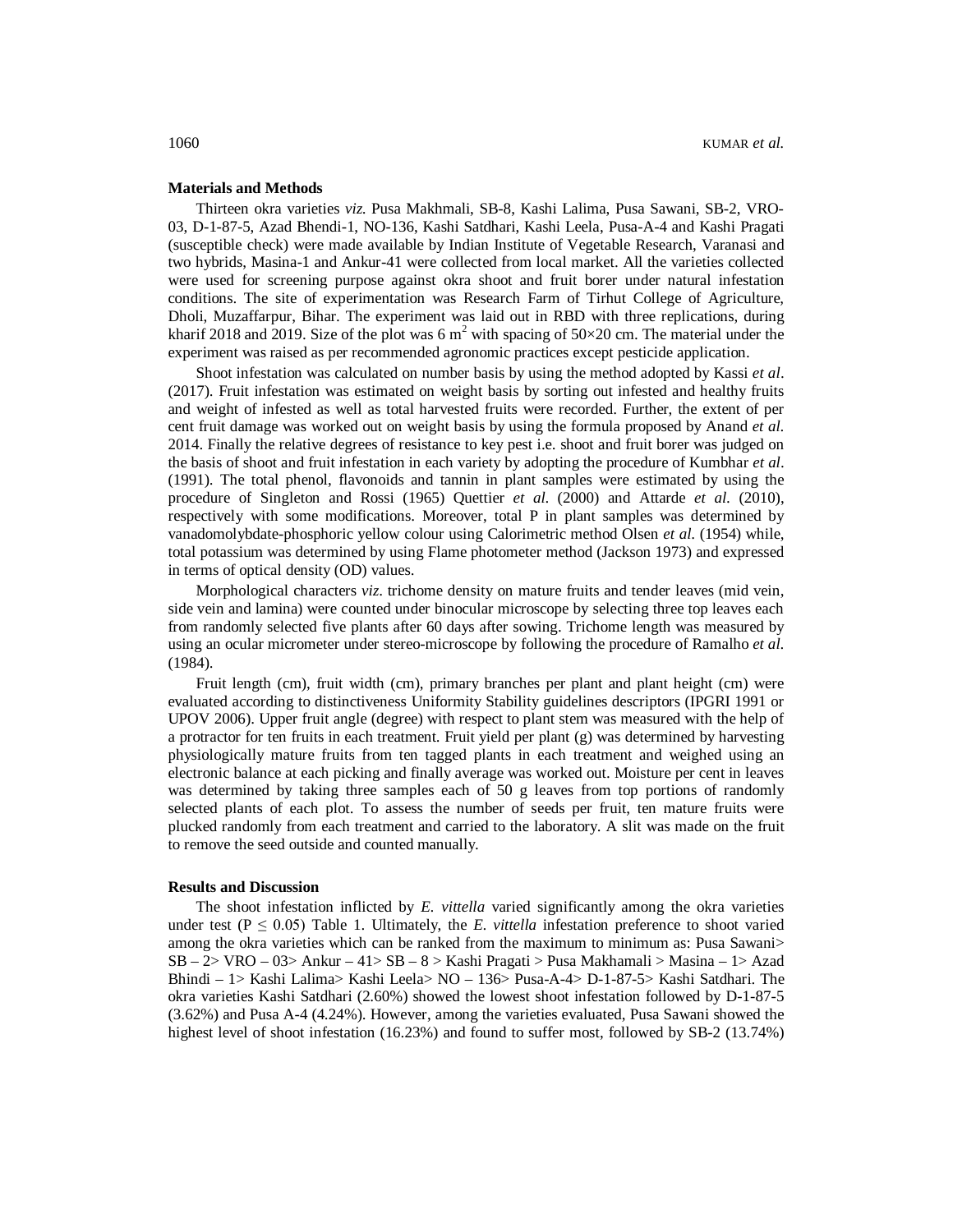as against Kashi Pragati 10.08 per cent. The variation in shoot infestation among the tested varieties might be due to their genetic, nutritional and morphological differences. Balakrishnan *et al*. (2011) studied the degree of resistance against shoot and fruit borer and recorded nil to 31.92 per cent shoot infestation among different genotypes. Aziz *et al*. (2012) reported 14.67 to 26.29 with 25.71 per cent in Pusa Sawani which provides good support to the present investigation. Further, Sharma and Singh (2010) observed 4.07 to 15.10 per cent shoot infestation in different varieties/cultivars of okra. According to Singh *et al*. (2007) the shoot infestation begins in early crop growth stage and damage up to the of 43.99 per cent in okra.

| Variety        |            | Per cent fruit infestation<br>Per cent shoot infestation |         |         |         |         |
|----------------|------------|----------------------------------------------------------|---------|---------|---------|---------|
|                | 2018       | 2019                                                     | Pooled  | 2018    | 2019    | Pooled  |
| Pusa Makhamali | 11.17      | 7.95                                                     | 9.56    | 28.67   | 25.60   | 27.13   |
|                | $(19.50)*$ | (16.37)                                                  | (18.00) | (32.33) | (30.38) | (31.37) |
| $SB-8$         | 12.67      | 8.29                                                     | 10.48   | 23.43   | 21.97   | 22.70   |
|                | (20.82)    | (16.65)                                                  | (18.85) | (28.94) | (27.93) | (28.44) |
| Kashi Lalima   | 8.34       | 6.35                                                     | 7.35    | 16.84   | 14.75   | 15.79   |
|                | (16.77)    | (14.59)                                                  | (15.72) | (24.17) | (22.57) | (23.38) |
| Pusa Sawani    | 17.26      | 15.20                                                    | 16.23   | 37.68   | 32.65   | 35.17   |
|                | (24.52)    | (22.93)                                                  | (23.73) | (37.85) | (34.83) | (36.35) |
| $SB-2$         | 14.75      | 12.73                                                    | 13.74   | 28.26   | 24.30   | 26.28   |
|                | (22.57)    | (20.89)                                                  | (21.74) | (32.05) | (29.52) | (30.80) |
| <b>VRO-03</b>  | 12.55      | 10.58                                                    | 11.56   | 35.83   | 30.98   | 33.41   |
|                | (20.73)    | (18.97)                                                  | (19.87) | (36.74) | (33.80) | (35.28) |
| $D-1-87-5$     | 4.34       | 2.90                                                     | 3.62    | 10.00   | 8.25    | 9.12    |
|                | (11.94)    | (9.66)                                                   | (10.96) | (18.43) | (16.64) | (17.56) |
| Azad Bhindi-1  | 9.56       | 6.84                                                     | 8.20    | 20.10   | 16.50   | 18.25   |
|                | (17.97)    | (15.11)                                                  | (16.62) | (26.55) | (23.65) | (25.27) |
| NO-136         | 5.08       | 4.20                                                     | 4.64    | 9.79    | 7.74    | 8.77    |
|                | (13.00)    | (11.82)                                                  | (12.43) | (18.22) | (16.10) | (17.20) |
| Kashi Satdhari | 2.90       | 2.30                                                     | 2.60    | 8.87    | 6.87    | 7.87    |
|                | (9.78)     | (8.72)                                                   | (9.27)  | (17.32) | (15.19) | (16.28) |
| Kashi Leela    | 5.60       | 4.85                                                     | 5.23    | 10.40   | 8.35    | 9.38    |
|                | (13.66)    | (12.72)                                                  | (13.20) | (18.80) | (16.78) | (17.82) |
| Pusa-A-4       | 4.38       | 4.10                                                     | 4.24    | 19.47   | 17.47   | 18.47   |
|                | (12.04)    | (11.67)                                                  | (11.87) | (26.17) | (24.67) | (25.43) |
| Kashi Pragati  | 12.24      | 7.92                                                     | 10.08   | 29.23   | 23.00   | 26.12   |
| (C)            | (20.45)    | (16.33)                                                  | (18.49) | (32.62) | (28.63) | (30.71) |
| Masina-1       | 10.46      | 7.45                                                     | 8.96    | 19.92   | 17.92   | 18.92   |
|                | (18.81)    | (15.83)                                                  | (17.39) | (26.62) | (25.02) | (25.75) |
| Ankur-41       | 11.59      | 9.58                                                     | 10.59   | 21.27   | 18.70   | 19.98   |
|                | (19.89)    | (18.02)                                                  | (18.97) | (27.40) | (25.57) | (26.53) |
| $S.Em(\pm)$    | (0.68)     | (0.57)                                                   | (0.39)  | (1.29)  | (0.71)  | (0.73)  |
| $CD(P=0.05)$   | (1.97)     | (1.67)                                                   | (1.14)  | (3.29)  | (2.08)  | (2.12)  |
| CV(%)          | 12.39      | 11.45                                                    | 8.47    | 13.96   | 8.87    | 9.20    |

**Table 1. Relative performance of different okra varieties against shoot and fruit borer,** *Earias vittella* **under open field conditions (pooled mean of kharif 2018 and 2019).**

\*Figures in parentheses are the values angular transformation.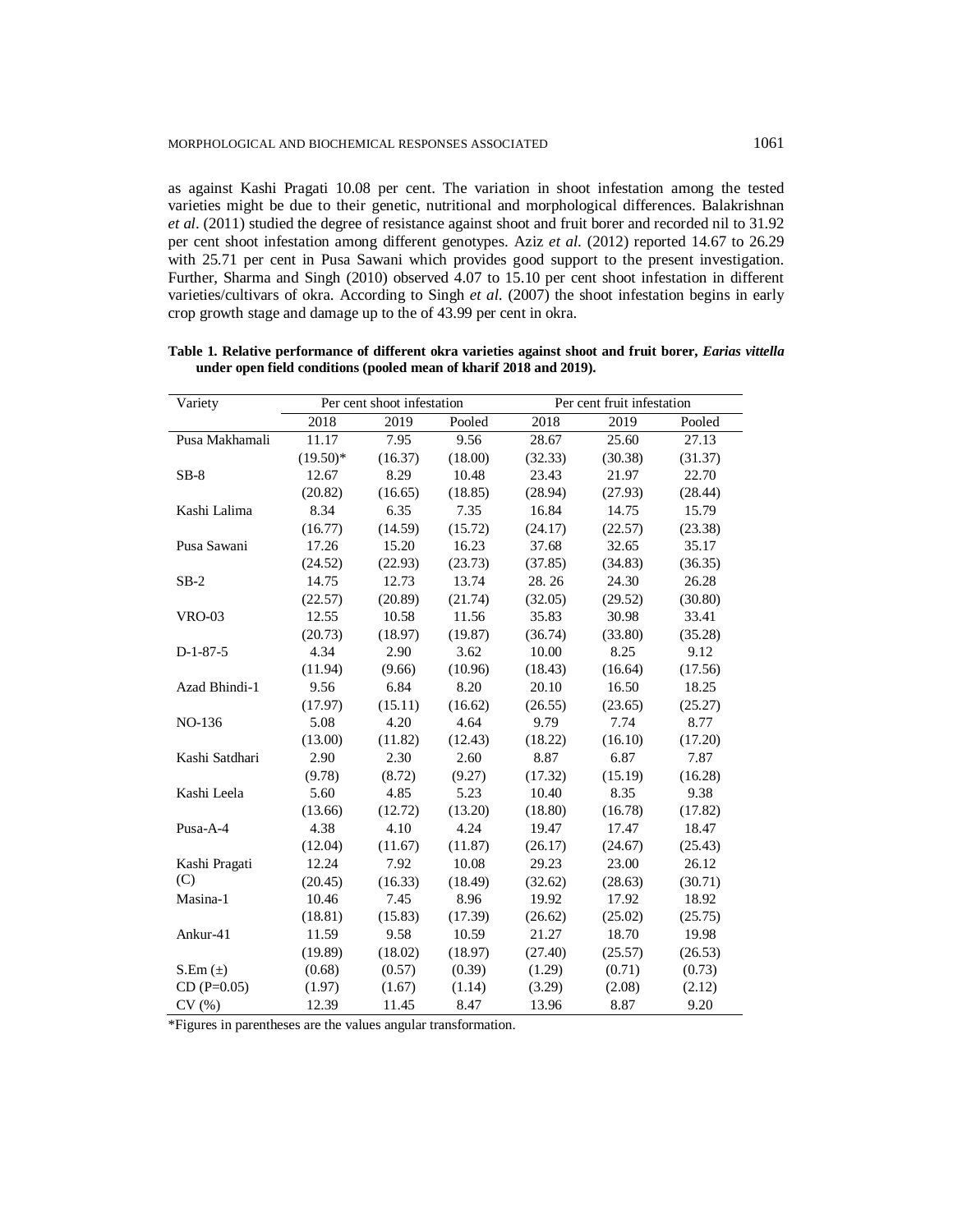The per cent fruit infestation was significantly different among all the varieties of okra under test ( $P \le 0.05$ ) (Table 1). The fruit infestation recorded from different okra varieties ranged from 7.87 to 35.17 per cent. However, among all okra variety screened Kashi Satdhari (7.87%) was the best and was with minimum fruit infestation, which was at par with NO-136 (8.77%), D-1-87-5 (9.12%) and Kashi Leela (9.38%). Further, Pusa Sawani and VRO-03 were got maximum fruit infestation i.e. 35.17 and 33.41 per cent, respectively as against Kashi Pragati 26.12 per cent and found as most preferable host for *Earias vitella* larva. The remaining varieties illustrated intermediate levels of fruit infestation.The present findings are in accordance with the findings of Sharma and Singh (2010) and Gautam *et al*. (2013) who reported significant variation in fruit infestation among the tested varieties/genotypes. Halder *et al*. (2015) assessed the genotypic susceptibility to okra shoot and fruit borer and revealed varied degree of infestation among the genotypes screened. Aziz *et al*. (2012) also found significant variation in fruit infestation (8.17 to 18.93%) among different tested genotypes. The findings are also consistent with the results of Balakrishnan *et al*. (2011).

All the okra varieties were evaluated for their relative degree of susceptibility to shoot and fruit infestation according to Kumbhar *et al*. (1991). The nature of okra varieties had changed to shoot and fruit borer reaction when assessed on shoot infestation basis. Thus, there is a need to categorize them separately. The data presented in Table 2 revealed that out of 15 varieties screened, only three varieties *viz*. Pusa Sawani, SB-2 and VRO-03 were categorized as moderately resistant  $(11 - 21)$  and the remaining twelve varieties were considered as highly resistant  $(1 - 11)$ <11) to shoot infestation. However, for fruit infestation, four varieties *viz*. Kashi Satdhari, NO-136, Kashi Leela and D-1-87-5 were found highly resistant (1 - <11%) to shoot and fruit borer infestation. Dissimilarly, Pusa Sawani and VRO-03 were found to be highly susceptible (>31%) on the basis of fruit infestation.

| Sl.<br>No. | Category                | Per cent<br>infestation | <b>Shoot</b>                                                                                                                                                 | Fruit                                                              |
|------------|-------------------------|-------------------------|--------------------------------------------------------------------------------------------------------------------------------------------------------------|--------------------------------------------------------------------|
| i.         | Immune                  | $\theta$                | Nil                                                                                                                                                          | Nil                                                                |
| ii.        | Highly resistant        | $1 - 11$                | Pusa Makhamali, SB-8, Kashi<br>Pragati, D-1-87-5, NO-136, Kashi<br>Satdhari, Kashi Leela, Kashi<br>Lalima, Azad Bhindi-1, Pusa-A-4,<br>Masina-1 and Ankur-41 | D-1-87-5, NO-136, Kashi<br>Satdhari, and Kashi Leela               |
| iii.       | Moderately<br>resistant | $11 - 21$               | Pusa Sawani, SB-2 and VRO-03                                                                                                                                 | Kashi Lalima, Azad<br>Bhindi-1, Pusa-A-4.<br>Masina-1 and Ankur-41 |
| iv.        | Susceptible             | $21 - 31$               | Nil                                                                                                                                                          | Pusa Makhamali, SB-8.<br>SB-2 and Kashi Pragati                    |
| V.         | Highly susceptible      | >31                     | Nil                                                                                                                                                          | Pusa Sawani and VRO-03                                             |

**Table 2. Categorization of okra varieties on the basis of their relative degree of resistance to shoot and fruit borer (Based on pooled mean of two crop seasons i.e.** *Kharif* **2018 and 2019).**

Data of correlation of fruit infestation with morphological characters presented in Fig. 1 clearly indicated that the primary branches  $(r = 0.481)$  had positive correlation and significantly affect the fruit infestation. On the contrary, trichome length on fruit  $(r = -0.646)$  had negative and highly significant correlation with fruit infestation. Moreover, other polymorphic characters affect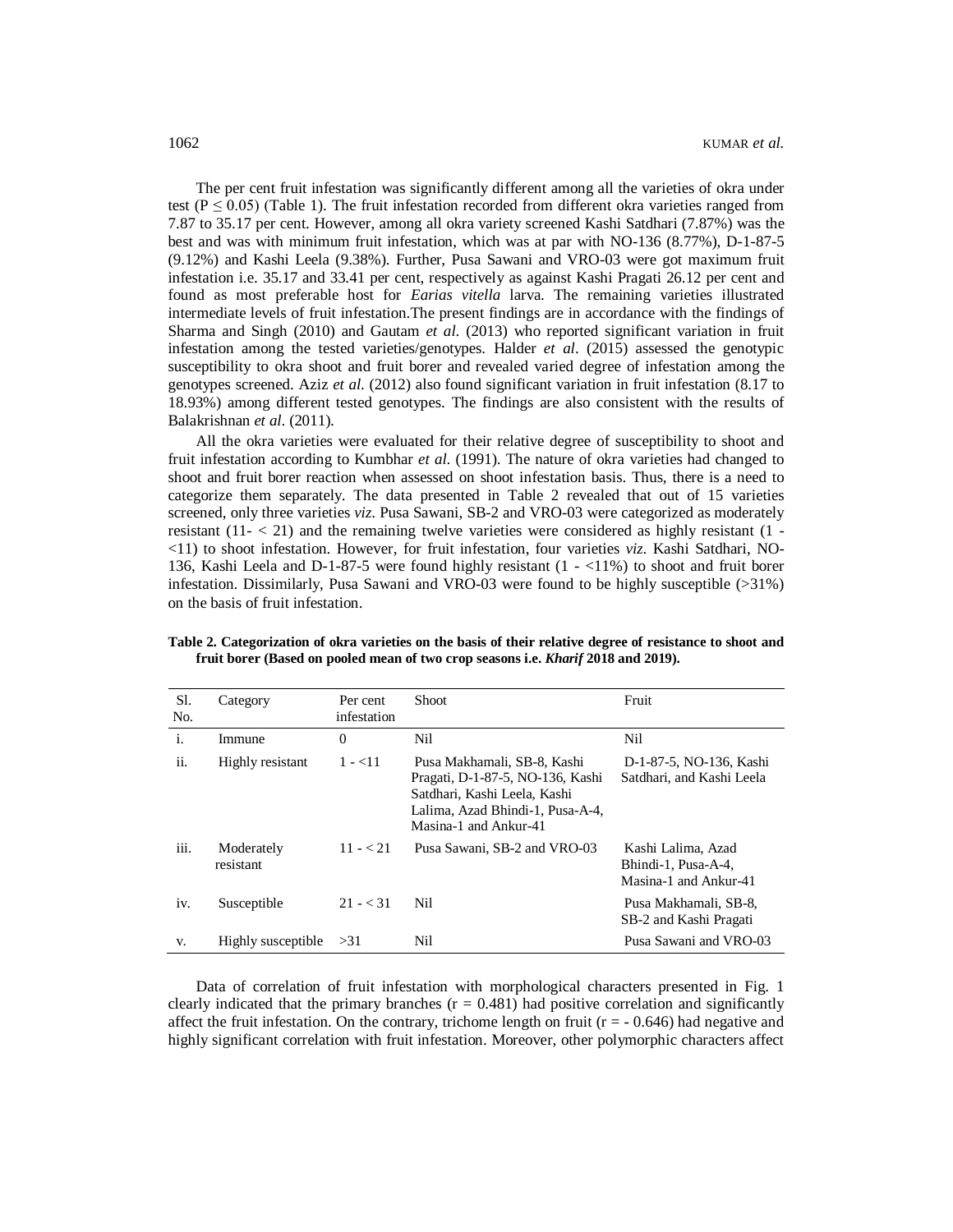the fruit infestation non-significantly. Sharma and Singh (2010) Halder *et al*. (2015) and Anitha and Karthika (2018) showed negative association between trichome density and length with fruit infestation which lent a good support to the present investigation. On the contrary, Aziz *et al*. (2012) found non-significantly positive correlation between trichome density on fruit and fruit damage caused by *E. vittella*, whereas hair density on midrib and hair density on lamina had a positively significant correlation with the fruit infestation on okra. Further, Gautam *et al*. (2013) also observed positive and non-significant correlation of fruit hair density with fruit infestation. According to Halder *et al*. (2015) high trichome density might be imparting the physical barrier for the borer rendering their non-preference over the low trichome genotypes. Aziz *et al*. (2012) reported positive and non-significant relationship between trichome length on fruit, leaf lamina and midrib and fruit damage caused by *E. vittella*, while the correlation between hair length on side vein and fruit infestation was positive and highly significant. Similar observations were also recorded by Anitha and Karthika (2018) who showed negative association between trichome length and fruit damage and varied from the present results.



Fig. 1. Correlation of phytomorphometric and biochemical attributes (X) with pests infestation (Y) (Based on pooled mean of two crop seasons i.e. *Kharif* 2018 and 2019)

[X1 - Fruit angle, X2 - Fruit width, X3 - Fruit length, X4 - Seed/ fruit, X5 - Trichome density (fruit), X6 - Trichome length (fruit), X 7 - Plant height, X8 - Primary Branches/ plant, X9 – weight of five fruit/ plant, X10 - Moisture content, X11 – Phenol, X12 - Flavonoid, X13 – Tannin, X14 – Potassium and X15 – Phosphorus]

According to Halder and Srinivasan (2005) the correlation between fruit angle and borer infestation was negative and had significant effect on fruit damage. More or less similar results were also recorded by Halder *et al*. (2015) and Anitha and Karthika (2018) who observed okra varieties having less fruit angle with stem suffered more to shoot and fruit borer attack and thus showed negative correlation with fruit infestation. According to Sharma and Singh (2010) the fruit infestation had positive association with seed per fruit. Further, Gautam *et al*. (2013) also claimed positive and non-significant correlation of seed per fruit with fruit infestation which provides good support to the present findings. The present findings are in close agreement with the findings of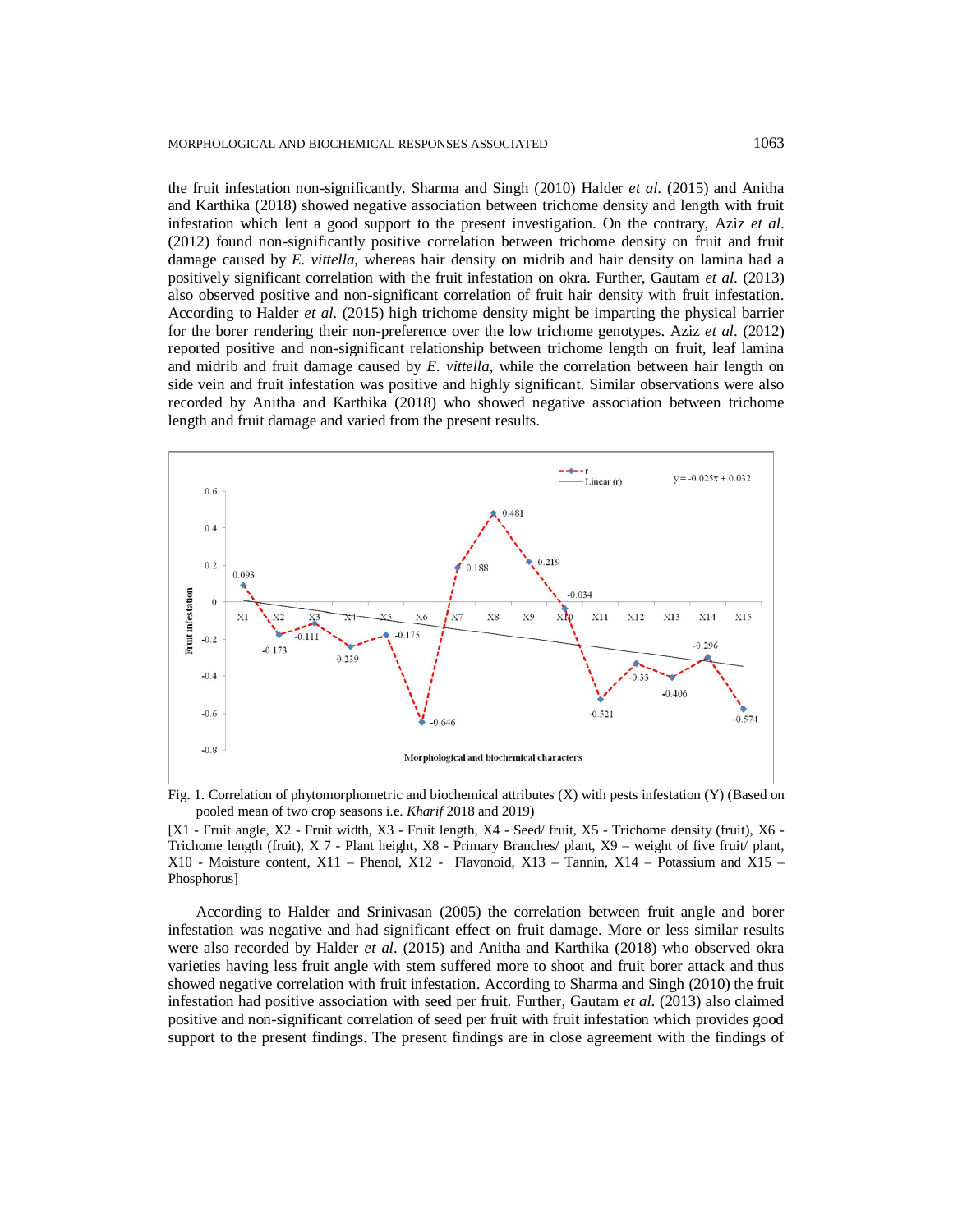Gautam *et al*. (2013) and Halder *et al*. (2015) who found negative and significant relationship between fruit width and fruit infestation. The present findings are in line with the findings of Aziz *et al*. (2012) who stated that fruit length had negative correlation with fruit damage. Halder *et al*. (2015) suggested that the genotypes with tall plant, dense foliage and bushy appearance favoured more to the okra shoot and fruit borer attack. Furthermore, Strong *et al*. (1984a) and Denno (1994b) stated that large plants and structurally complex plants often support higher densities of insect herbivores because they provide a great variety of feeding and ovipositional sites, overwintering sites and refuges from natural enemies than do structurally simple plants. According to Balakrishnan and Sreenivasan (2010) the plant height was negatively associated with *E. vittella* infestation. The present results are more or less similar with the findings of Halder *et al*. (2015) who reported the high fruit weight and high number of fruits per plant in varieties which had high fruit infestation and vice-versa, thus showing positive correlation. In contrast, the report of Aziz *et al*. (2012) confirmed that the fruit yield per plant had negative correlation with fruit infestation whereas, leaf moisture contents showed no significant effect on fruit infestation.

Data related to correlation of fruit infestation with biochemical factors presented in Table 3, revealed that, among the entire chemical assessed, only phenol  $(r = -0.521)$  and phosphorus  $(r = -1.521)$ 0.574) showed negative and significant effect against *Earias vittella* survival whereas, others affect non-significantly. The findings of Halder *et al*. (2015) are in close proximity with the present investigation who established negative and non-significant correlation of phenol with okra shoot and fruit borer incidence. Further, Gautam *et al*. (2013) stated that the phenol and potassium had negative and significant effect on okra shoot and fruit borer. According to Sharma and Singh (2010) the okra varieties had more phenol availability showing resistance to the *Earias vittella* attack. Similar results were also reported by Jat and Pareek (2003), Halder *et al*. (2006), Halder and Srinivasan (2007). On the contrary, Aziz *et al*. (2012) found positive and significant correlation of fruit damage with potassium concentration in plants while phosphorus had positive and highly significant correlation with fruit infestation which varied from the present results.

From the above discussion, it may be concluded that among all the fifteen okra varieties Kashi Satdhari suffered least and showed resistance to okra shoot and fruit borer attack. However, Pusa Sawani seems to appear most susceptible okra variety against *Earias vittella*. Correlation studies indicate that insect infestation is directly influenced by plant architecture and biochemical factors.

#### **References**

- Anand GKS, Sharma RK and Shankarganesh K 2014. Evaluation of bio-efficacy and compatibility of emamectin benzoate with neem based biopesticide against fruit borers of brinjal and okra. Indian J. Agricul. Sci. **84**(6): 746-53.
- Anitha S and Karthika N 2018. Antixenosis resistance in okra accessions against shoot and fruit borer *Earias vittella* (Fab.). J. Phytol. **10**: 27-32.
- Attarde DL, Patil MB, Chaudhari BJ and Pal SC 2010. Estimation of Tannin Content in Some Marketed Harde Churna (*Terminalia chebula* Retz. Family- Combretaceae). Int. J. Pharma Technol. **2**(3): 750-756.
- Atwal AS and Dhaliwal GS 1997. Agricultural pests of South Asia and their management. Malhotra Publishing House.
- Aziz MA, Hasan MU, Ali A, Suhail A and Sahi ST 2012*.* Role of different physico-chemical characters of okra as a host plant for preference of *Earias* spp. Pak. J. Zool. **44**(2): 361-369.
- Balakrishnan D and Sreenivasan E 2010. Correlation and path analysis studies in okra *Abelmoschus esculentus* (L.) Moench. Madras Agricul. J. **97**(10/12): 326-328.
- Balakrishnan D, Sreenivasan E and Radhakrishnan VV 2011. Fruit and shoot borer resistance (*Earias vittella*  Fab.) in okra, *Abelmoschus esculentus* (L.) Moench. Asian J. Bio Sci. **6**(2): 194-197.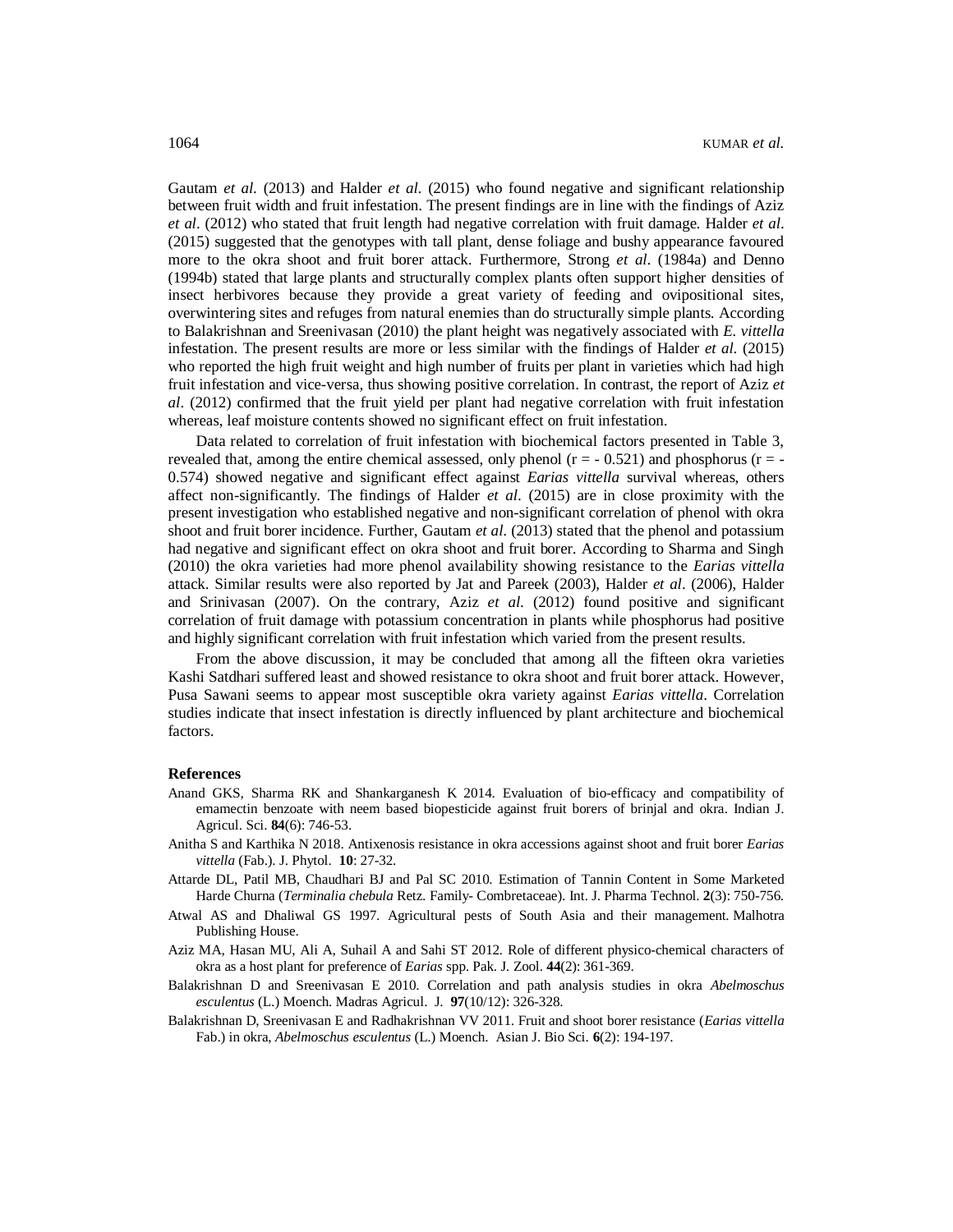### MORPHOLOGICAL AND BIOCHEMICAL RESPONSES ASSOCIATED 1065

- Brown VK and Southwood TRE 1987. Secondary succession: patterns and strategies, in colonization, succession and stability (eds Gray AJ, Crawley MJ and Edwards PJ). Blackwell Scientific Publication, Oxford, 315-337.
- Denno RF 1994b. Influence of habitat structure on the abundance and diversity of planthoppers. Pages 140- 159 in RF Denno and TJ Perfect, editors. Planthoppers: Their Ecology and Management. New York: Chapman and Hall.
- Gautam HK, Singh NN, Singh C and Rai AB 2013. Morphological and biochemical characters in fruits against okra shoot and fruit borer (*Earias vittella* F.). Indian J. Entomol. **75**(3): 189-193.
- Halder J and Srinivasan S 2007. Biochemical basis of resistance to spotted pod borer, *Maruca vitrata* (Geyer) in urd bean. Ann. Plant Protec. Sci. **15**(2): 287-90.
- Halder J and Srinivasan S 2005. Morphological basis of resistance to spotted pod borer, *Maruca vitrata*  (Geyer) in urd bean. Shaspa 12(2): 102-105.
- Halder J, Kushwaha D, Deb D and Rai AB 2019. Abundance of distribution of sucking pests complex of okra in relation to meteorological parameters. J. Agrometeorol. **21**(2): 227-229.
- Halder J, Sanwal SK, Rai AK, Rai AB, Singh B and Singh BK 2015. Role of physico-morphic and biochemical characters of different okra genotypes in relation to population of okra shoot and fruit borer, *Earias vittella* (Noctuidae: Lepidoptera). Indian J. Agricul. Sci. **85**(2): 278-282.
- Halder J, Srinivasan S and Muralikrishna T 2006. Role of various biophysical factors on distribution and abundance of to spotted pod borer, *Maruca vitrata* (Geyer) in mung bean. Ann. Plant Protec. Sci. **15**(1): 49-51.
- IPGRI 1991. International Crop Network Series. Report of an International Workshop on Okra Genetic Resources. International Board for Plant Genetic Resources, Rome.
- Jackson ML 1973. Soil chemical analysis, Prentice Hall of India Ltd. New Delhi, pp. 183-204.
- Jat KL and Pareek BL 2003. Biophysical and biochemical factors of resistance in brinjal against *Leucinodes orbonalis* (Guen). Indian Journal of Entomology **65**(2): 252-258.
- Kadu RV, Kulkarni SR, Patil PV and Patil SK 2018. Screening of different genotypes of okra (*Abelmoschus esculentus*) against leaf hopper, *Amarasca biguttula biguttula* Ishida. J. Entomol. Zool. Stud. **6**(5): 1960-1963.
- Kamakshi N and Srinivasan S 2008. Influence of certain biophysical factors on incidence of pod borer complex in selected genotypes of field bean. Ann. Plant Protec. Sci. **16**(2): 407-9.
- Kassi AK, Javed H, Naeem M and Mukhtar T 2017. Screening of genotypes of okra against American bollworm on the basis of shoot infestation. J. Entomol. Zool. Stud. **5**(4): 850-852.
- Kumar S, Singh VK, Kumar A and Chandra N 2017. Bioefficacy of Coragen against Shoot and Fruit Borer, *Earias vittella* (Fab.) in Okra. Int. J. Curr. Microbiol. Appl. Sci, **6**(10): 1021-1027.
- Kumbhar TT, Dumber A and Kokate AS 1991. Studies on the varietal resistance in okra, *Abelmoschus esculentus* L. (Moench) to shoot and fruit borer, *Earias* spp. Maharashtra J. Horticult. **5**: 78-82.
- Mandal SK, Sah SB and Gupta SC 2006. Screening of okra cultivars against *Earias vittella*. Ann. Plant Protec. Sci. **14**: 471-472.
- Mohanasundaram A and Sharma RK 2011. Abundance of pest complex of okra in relation to abiotic and biotic factors. Ann. Plant Protec. Sci. **19**(2): 286-290.
- Muthukumaran N and Ganesan P 2017. Antixenosis resistance in okra and their hybrid derivatives against shoot and fruit borer *Earias vittella* (Fab.). J. Entomol. Zool. Stud. **5**(4): 1884-1887.
- Olsen SR, Cole CV, Watanable FS and Dean LA 1954. Estimation of available phosphorus in soil by extraction with sodium bicarbonate. USDA circular, 939, pp. 19-23.
- Quettier DC, Gressier B, Vasseur J, Dine T, Brunet C, Luyckx MC, Cayin JC, Bailleul F and Trotin F 2000. Phenolic compounds and antioxidant activities of buck wheat (*Fagopyrum esculentum* Moench) hulls and flour. Ethnopharmacology **72**: 35-42.
- Ramalho FS, Parrot WL, Jenkins JN and McCarty Jr JC 1984. Effects of cotton leaf trichomes on the mobility of newly hatched tobacco budworms. J. Econ. Entomol. **77**: 619-621.